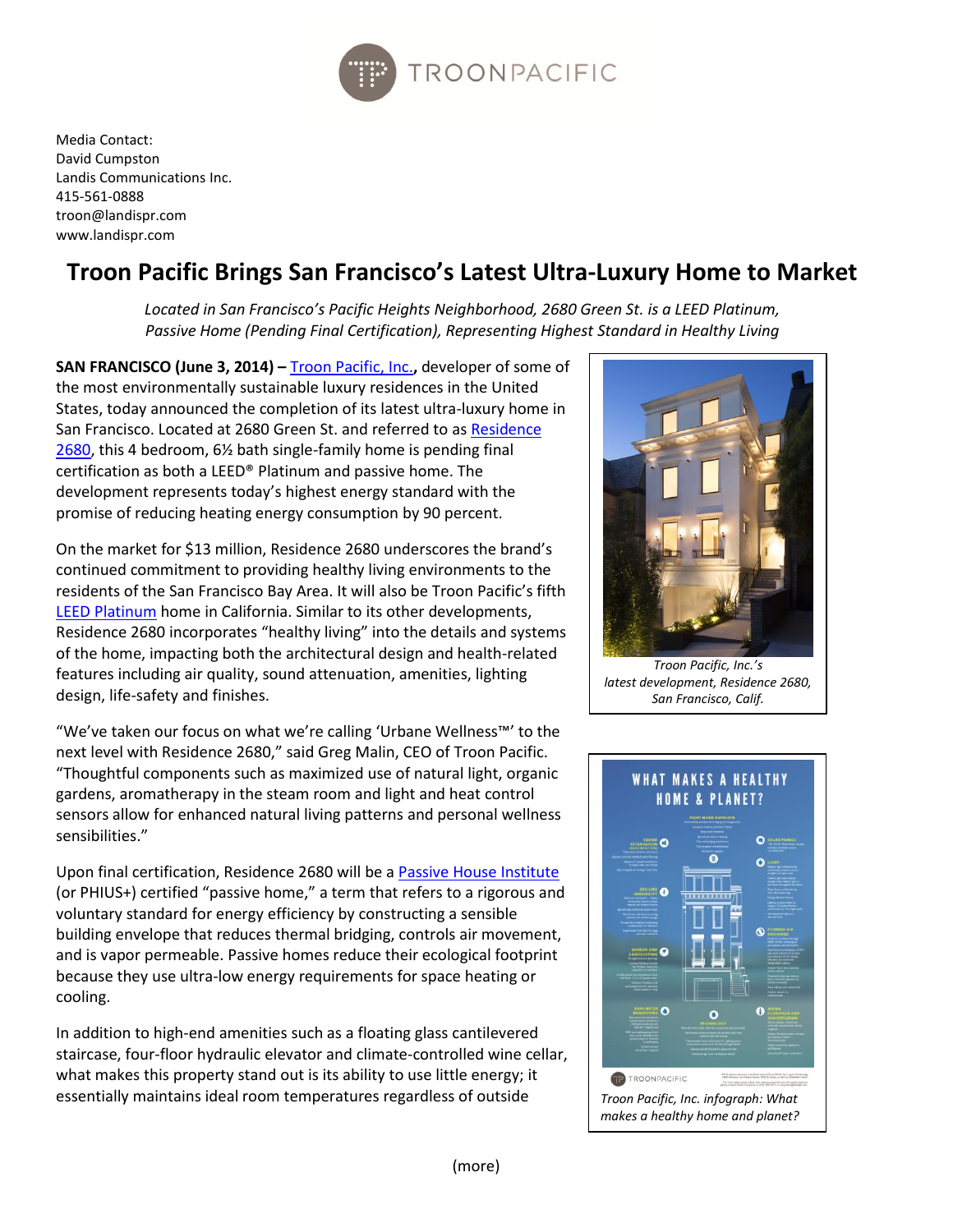

weather conditions. Residence 2680 also has high indoor air quality due to fresh air being consistently circulated through the home and additionally being filtered through MERV 13 filters.

Residence 2680 not only incorporates water conservation measures inside the home, but also implements effective and efficient use of water through features such as rain water harvesting for irrigation, a high efficiency drip irrigation system, a smart controller with an on-site weather station and drought-tolerant landscaping throughout the garden, roof and decks.

"Residence 2680 truly raises the bar for the ways in which ultra-luxury homes can be built to save energy and uses natural resources in the most efficient and eco-friendly ways possible," said Malin. "The integration of these measures not only adds to the home's architectural integrity, but also seamlessly combines design and wellness."

Among the special features of Residence 2680:

#### **Home**

- Fully renovated including new structure, plumbing, electrical, roof, doors and windows
- Beautiful San Francisco Bay and Golden Gate Bridge views seamlessly integrating the exterior with the interior of the home
- Conduit ready for future electric car-charging station
- Dornbracht, Cea, Blue and Boffi plumbing fixtures and/or cabinetry

#### Air Quality

- Controlled ventilation for a continuous, consistent supply of fresh air, and healthy and consistent internal temperature regardless of outside conditions
- Excellent air quality with MERV 13 filtration and wholehouse ventilation with a Heat Recovery system that use warm internal air to heat the cool exterior air
- Under-slab air barriers to mitigate the risk of potential harmful gas infiltration
- Low VOC paints and adhesives
- No added urea-formaldehyde engineered wood products



*Living area and kitchen inside Residence 2680 by Troon Pacific, Inc.*



*by Troon Pacific, Inc.*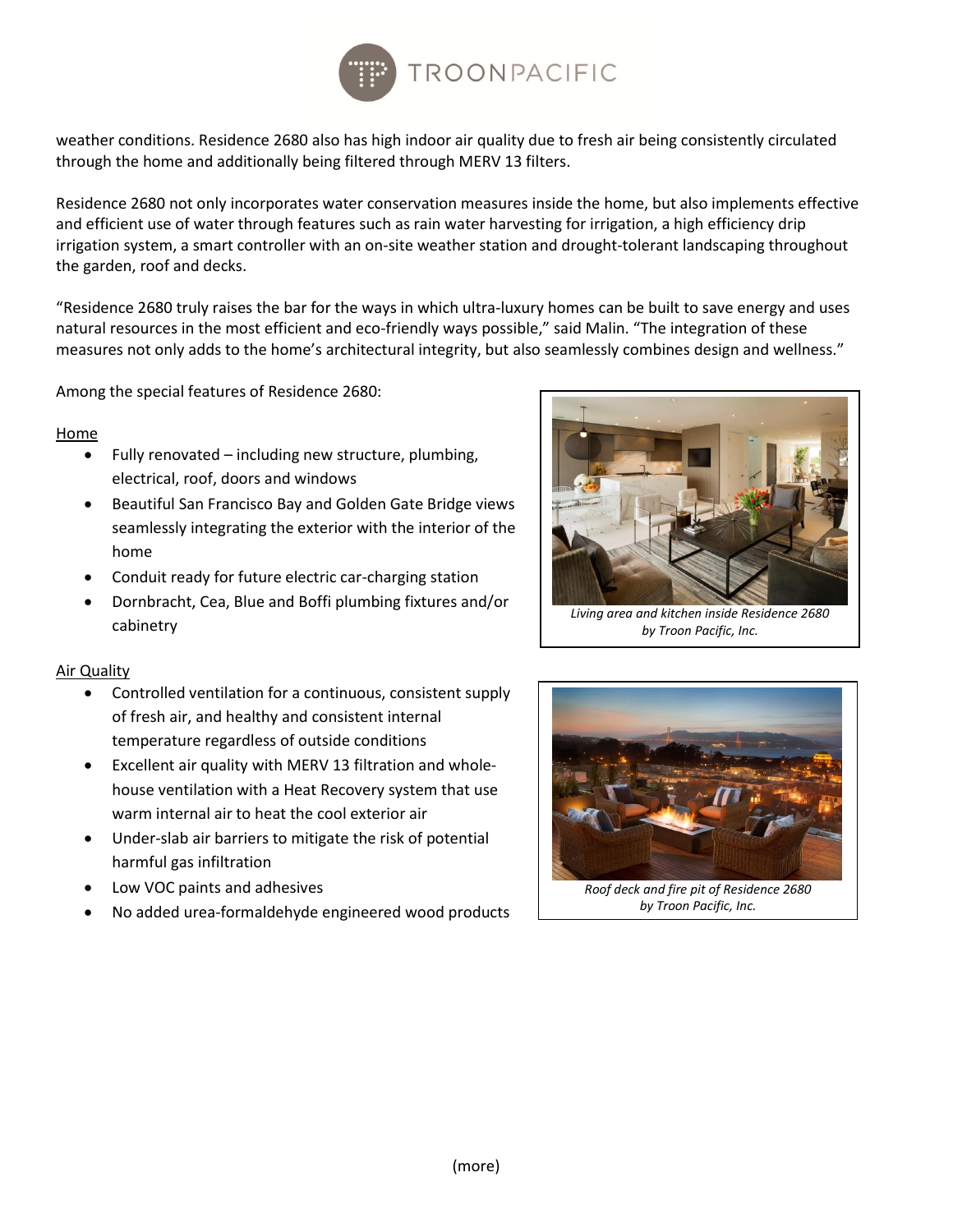

## Sound

- Sound attenuation using acoustic clay around select drain lines
- Strategically installed Quietrock drywall
- Engineered window and wall insulation

## **Light**

- Abundant natural light utilizing interior light wells, windows, skylights, pocketing door systems and thoughtful use of glass
- Pre-wiring for shades to control sunlight
- programmable interior lighting to support natural body rhythms

# **Technology**

- Biometric entry system
- 46" MOSAIQQ multi-touch display screen for accessing TV, images and the Internet (first of its kind installed in a single-family home in San Francisco)
- Fully integrated Savant home automation system controlling thermostats, lighting, security, cameras, audio and televisions with wall-mounted iPad or iPhone from almost anywhere in the world
- Hidden mirror television
- Conduits for future expansion capability

## Energy Efficiency

- Exceptional energy performance, rated to be 67 percent above California's already stringent energy codes
- Solar panels projected to provide 20 percent or more of the energy needs based on Passive House underwriting standards (expandable to double energy production)

## Water

- Permeable or managed exterior runoff so rain water is harvested, permeates into ground water or is directed to landscaping
- Drought-tolerant landscaping
- Whole-house water purification system
- Use of very high efficient fixtures

## Healthy Living and Design

- Rooftop herb garden curated by a Michelin star-rated restaurant garden specialist
- Roof deck and fire pit with nearly 100 percent clear glazing on all sides for unparalleled view
- Glass cantilevered staircase
- Aromatherapy steam room
- Whole-house vacuum system
- Marble and limestone floors
- Onyx back lit powder room wall
- Ventilated shoe cabinet



(more)